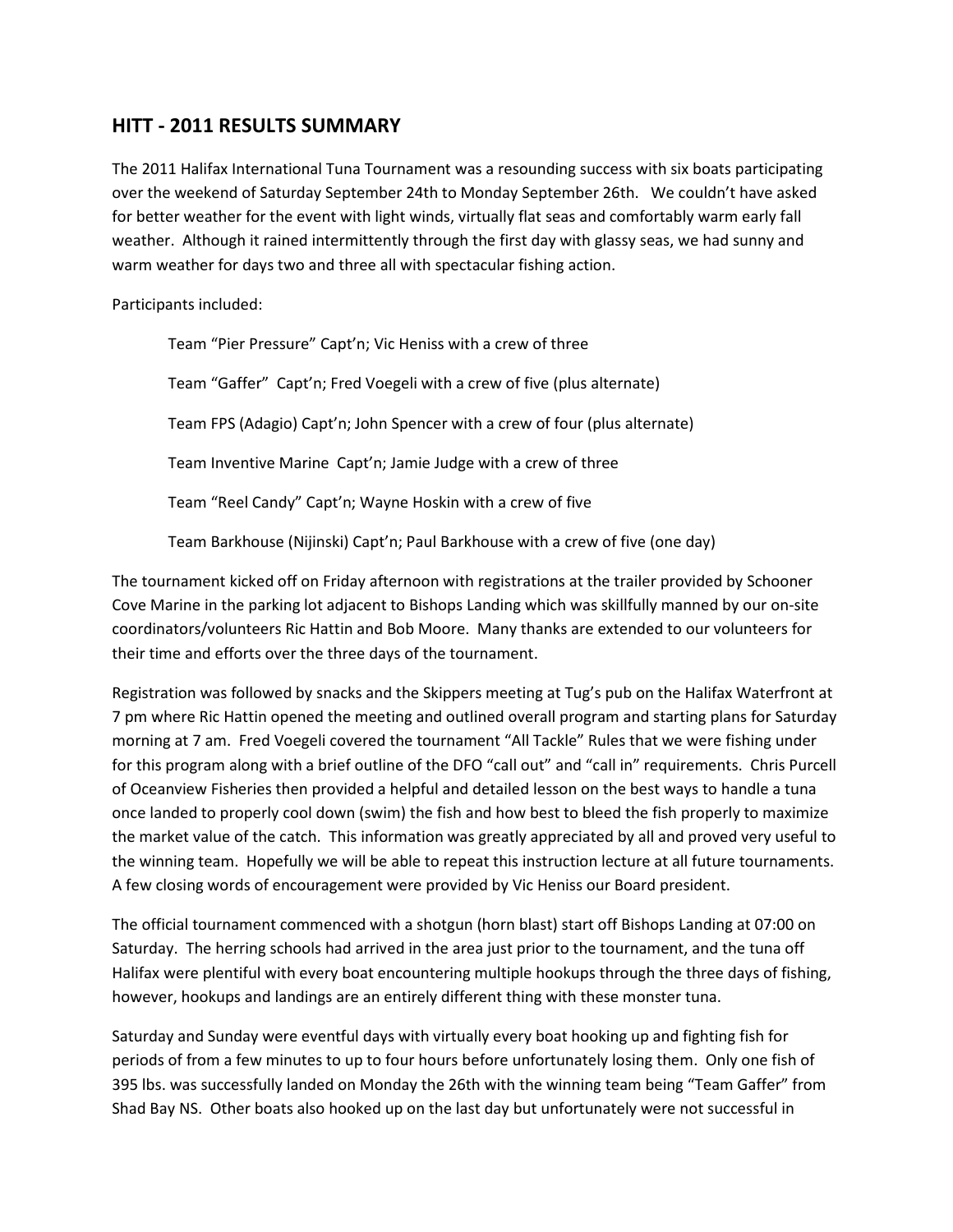boating their fish. The consolation prize went to "Team Inventive Marine" who for the second time in the tournament fought a fish for nearly four hours but losing it just before the official tournament ended at 5 pm.

Bait sales were available each morning throughout the tournament with frozen herring provided by Oceanview Fisheries Ltd. Onsite bait sales to the teams were skillfully managed by Ric and Bob. As a pleasant surprise at the closing ceremonies, Chris Purcell of Oceanview Fisheries announced that the \$1580 proceeds from the bait sales would be donated to the IWK. Oceanview also provided the on-site pre-preparations, slushing and transport of the winning fish to their plant in Sambro where it was subsequently graded and the decision made to ship the winning fish to the Japanese market for auction (see press release below). A special thanks to Chris and all the persons at Oceanview for their professional support and the generous donations to our cause.

Closing ceremonies and a great buffet were provided again at Tug's Pub on the Monday evening. Shawn Woodford from the Chronicle Herald was on hand to present the beautiful new Chronicle Halifax Herald Tuna Tournament Trophy to "Team Gaffer" (see photos below). A great time was had by all and we look forward to 2012 with another good year and hopefully more fish to be landed next time. All the Best.

Sincere thanks are also extended to all of our corporate and individual sponsors for their time, efforts and generous contributions to the tournament (see http://www.bluefintournament.com/contact.html for the full listing).



Chronicle Herald Trophy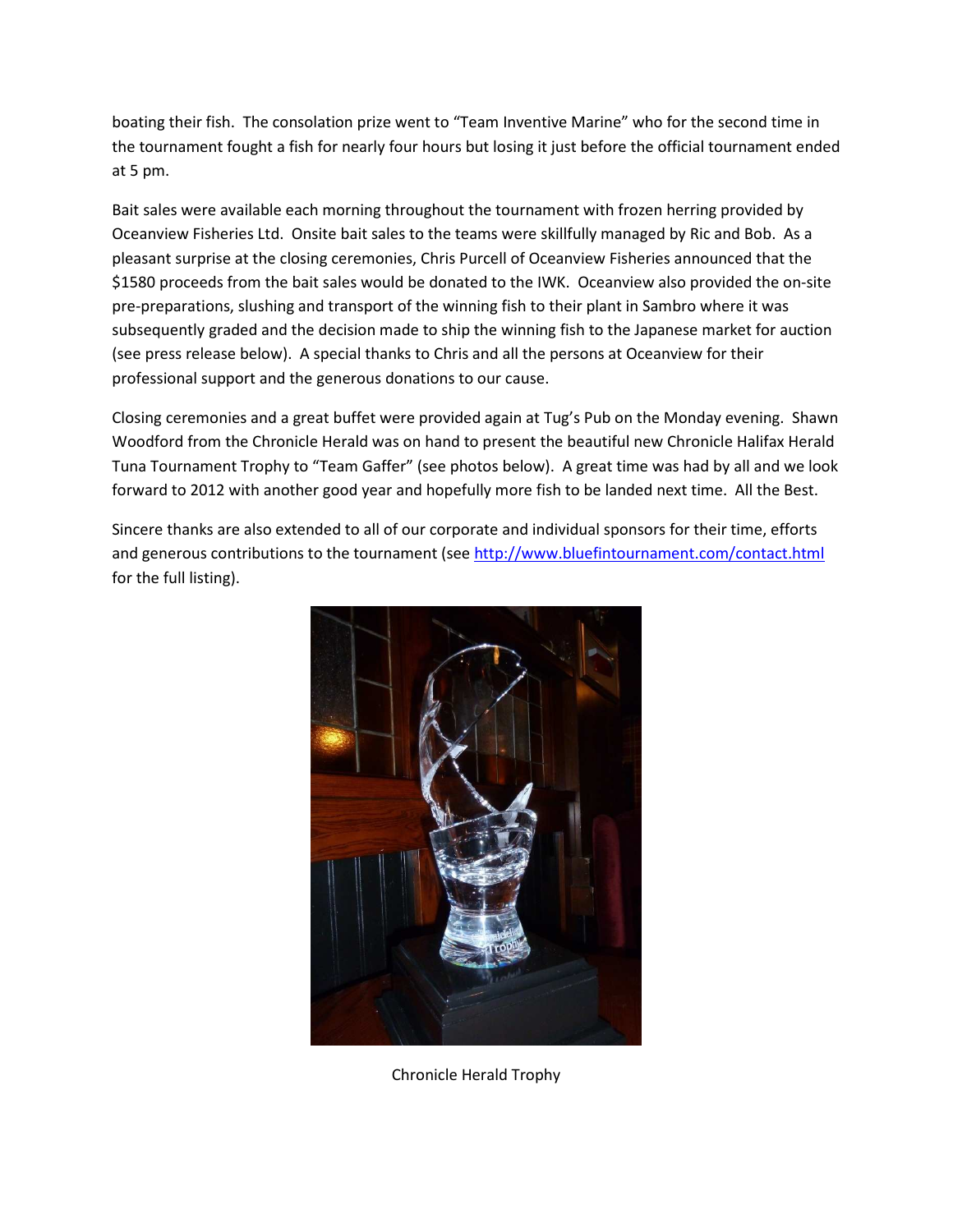

2011 HITT Winners: left to right Shawn Woodford (from the Chronicle Herald presenting the trophy) with Team Gaffer": Jim Wilson, Fred Voegeli, John Lewis, Drew Voegeli, Nancy Wilson Voegeli, Scott Billard and Bill Currie



"Team Gaffer" on catch day: Fred Voegeli, John Lewis, Justin Elkin (photographer), Drew Voegeli, Bill Currie and Jim Wilson.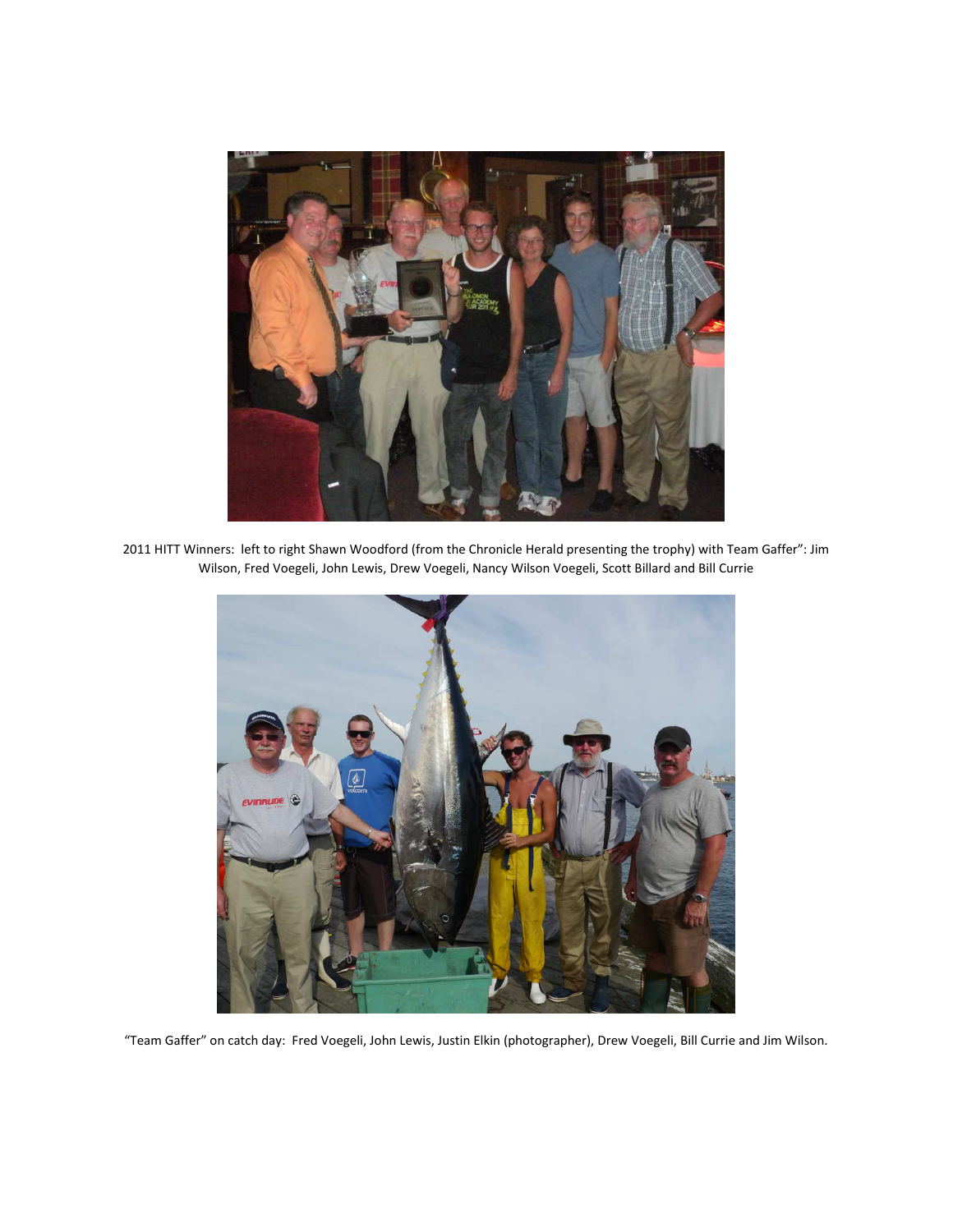

## Halifax Tuna Tournament Society

October 28, 2011

## Press Release

A cheque was presented to the IWK Foundation today from the Halifax Tuna Tournament Society in the amount of \$14,372.89. These are the proceeds raised during the Halifax International Tuna Tournament which took place in Halifax at Bishop's Landing on September  $24^{th}$  -  $26^{th}$  of this year.

The teams fished for three days using quota donated by The Nova Scotia Swordfishermen's Association, members of the St. Margarets Bay Tuna Fishermen's Association, and Ivy Fisheries Ltd.

The Chronicle Herald Tuna tournament Trophy was won by the only fish caught by "Team Gaffer" Captained by Fred Voegeli. The Bluefin tuna weighed in at 395 lbs. The fish was prepared for shipment by Oceanview Fisheries who shipped the Tuna that had a dressed weight of 309 lbs. The fish was auctioned at the Tsukiji Market in Japan and sold for the highest price on the market that day. The price was 5100 yen/kilo. This translates to \$31.00/lb. The net sale of the fish was \$7,099.54. The balance of the proceeds was raised by a portion of the tournament entry fees and bait sales. The bait was donated by Oceanview Fisheries as well as handling costs of the Tuna.

Special thanks to Fisheries and Oceans Canada and their helpful staff.